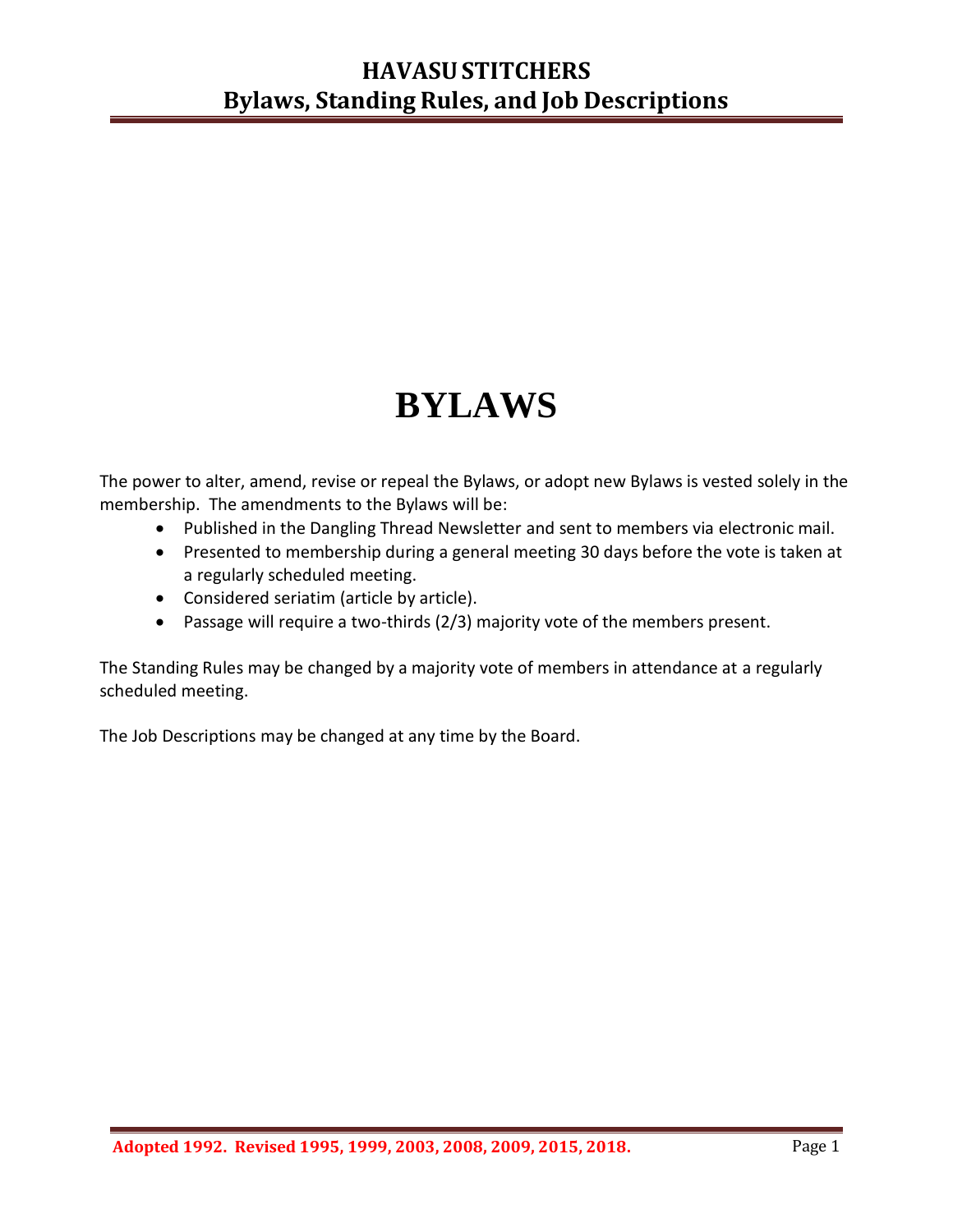## **BYLAWS**

## **Article I NAME**

The name of this organization shall be Havasu Stitchers, an affiliate of the Arizona Quilters Guild **(AQG).**

## **Article II PURPOSE**

The purpose of this organization is to contribute to the knowledge of and to promote the appreciation of fine quilts; to sponsor and support quilting activities; to encourage quilt making and collecting; to contribute to the growth of knowledge of quilting techniques, textiles, patterns, history and quilt makers through education.

## **Article III MEMBERSHIP**

#### **Section 1:** Individual Membership

Any person interested in any form of quilting shall become a member by payment of annual Arizona Quilters Guild and Chapter dues in the amount determined by the Board of Directors. Membership runs in conjunction with AQG. All members shall have the privilege of voting and holding office. A visitor, a nonmember, or member at large must abide by the Havasu Stitchers' Standing Rules.

#### **Section 2:** Junior Membership

Any person under the age of 18 interested in any form of quilting shall become a junior member; Havasu Stitchers will pay the annual Arizona Quilters Guild's dues and the local chapter dues are waived. The Junior member shall enjoy all the privileges of membership except the privilege of holding office.

#### **Section 3:** Chapters

Havasu Stitchers is a Chapter of the Arizona Quilters Guild, and as such, abides by the AQG Bylaws. The Chapter will maintain communication with the AQG.

## **Article IV FINANCIAL POLICIES**

The books and accounts shall be kept in accordance with AQG policy  $\&$  practices along with sound accounting practices. All monies derived from Havasu Stitchers' activities shall be turned over to the Treasurer for deposit to the Havasu Stitchers' accounts.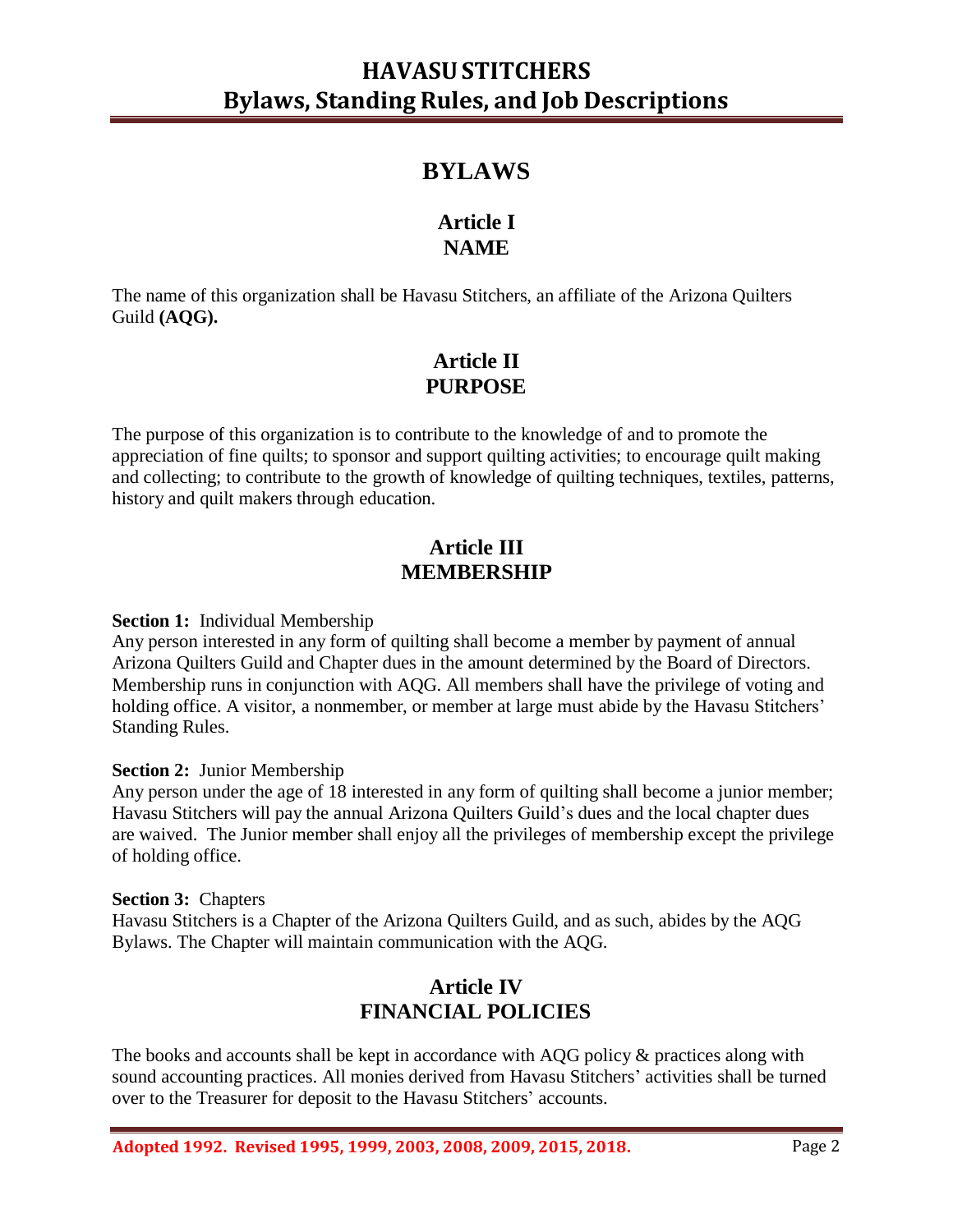### **BYLAWS, Continued**

## **Article V MEETINGS**

Chapter meetings shall be held on the second Thursday of each month.

## **Article VI BOARD OF DIRECTORS**

**Section 1:** The Board of Directors shall consist of the officers of the organization and the chairmen of the standing committees excluding the Chairman of the Nominating Committee.

**Section 2:** The Board of Directors shall manage all the business and affairs of the organization.

**Section 3:** The Board shall meet the first Thursday of each month. The general membership may attend any Board meeting, but do not have a vote.

## **Article VII OFFICERS**

#### **Section 1:** Elected Officers

- A. The officers of Havasu Stitchers shall be: the President, First Vice-President, Second Vice-President, Treasurer and Secretary. Officers shall be members in good standing. They shall be elected to one-year terms and may serve no longer than two consecutive terms in the same office. In accordance with AQG Policies & Practices, a third term must be approved by the Board of Directors and the General Membership.
- B. In the event an officer does not fulfill their term, the President shall appoint a replacement with the approval of the Board of Directors.
- C. Any Board member or committee Chairman missing three meetings and/or monthly reports during a Board year may be dismissed from his/her Board position. Exceptions due to extenuating circumstances may be made at the discretion of the Board.

**Section 2:** Powers and Duties of the Officers

**A.** All officers are voting Board of Directors members; when a position is shared there is only one vote per office.

#### **B. President**

- Shall preside over all meetings.
- Shall, with the exception of the Chairman of the Nominating Committee, appoint chairmen of the standing committees, Parliamentarian, and special committees with the consent of the Board.
- Shall be ex-officio member of all committees except the Nominating Committee.
- Shall sign all contracts along with the Treasurer.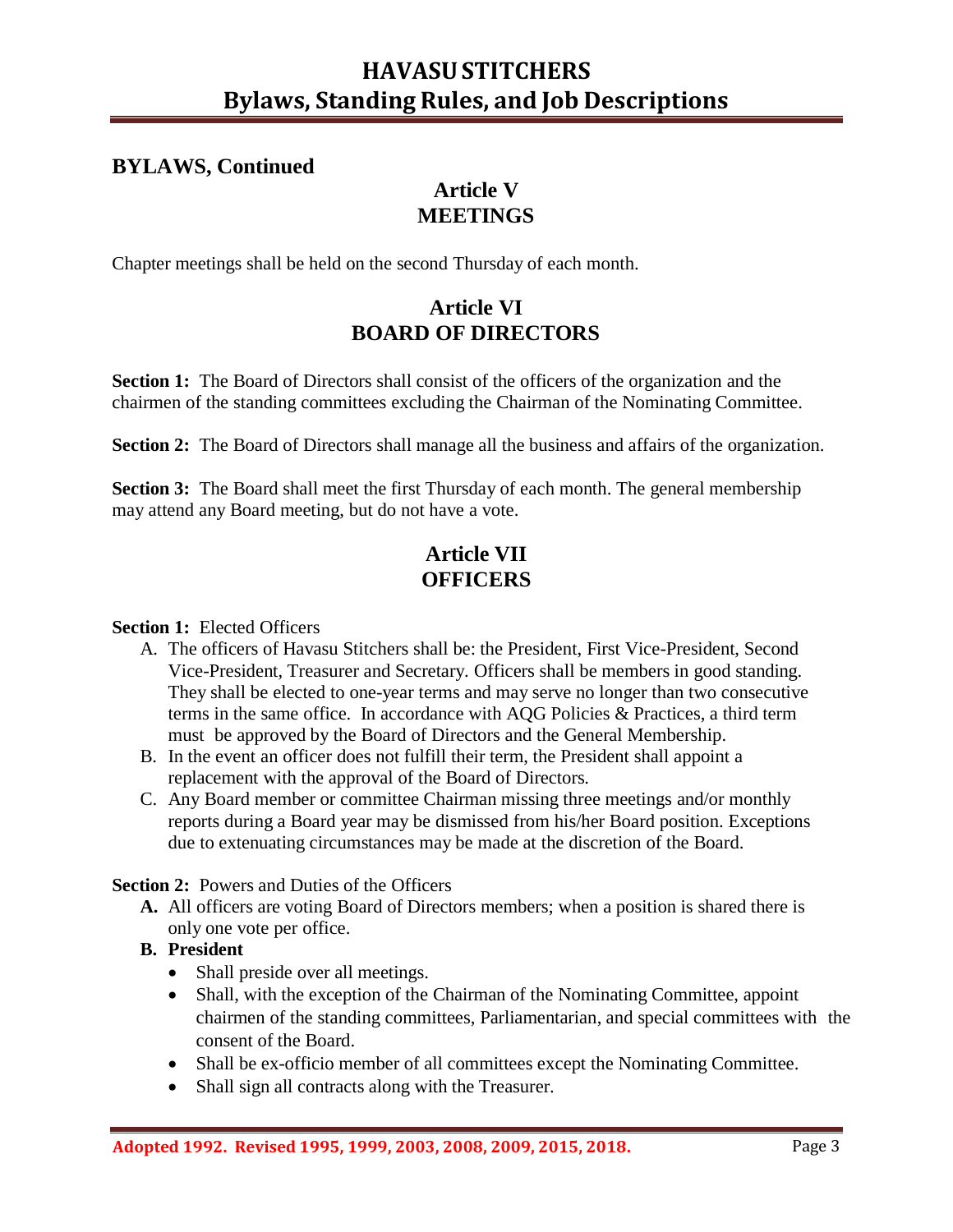#### **BYLAWS, Continued**

#### **C. First Vice President**

- Shall assist the President and perform the duties of the President in his/her absence.
- Shall assume the office of President in the event of a vacancy during his/her term.
- Shall be in charge of all classes.

#### **D. Second Vice-President**

- Shall assist the President and perform the duties of the President if the President and First Vice-President are absent.
- Shall be in charge of membership.

#### **E. Treasurer**

- Shall be the custodian of all Havasu Stitchers' funds.
- Shall record all monies received and expended by the Havasu Stitchers.
- Shall prepare the annual budget for presentation to the Board for the following year.
- Shall submit monthly financial reports to the Board of Directors.
- Shall present a written financial statement at the close of the calendar year.
- Shall sign all contracts along with the President.

#### **F. Secretary**

- Shall keep minutes of all Board and general meetings for one (1) year.
- Shall log all incoming correspondence.
- Shall keep all original signed contracts for five (5) years.

## **Article VIII COMMITTEES**

**Section 1:** Committee chairmen shall appoint members to their respective committees and serve a one-year term. Each Chairman may serve a second year with the Board approval. The Quilt Show Chairman shall serve a two-year term. Committee Chairmen shall submit monthly reports to the Board of Directors and keep adequate notebooks of procedures for their activities.

**Section 2:** Standing committees are:

Community Outreach Hospitality Library Newsletter Quilt Show Quilting at the Lake Ways and Means Website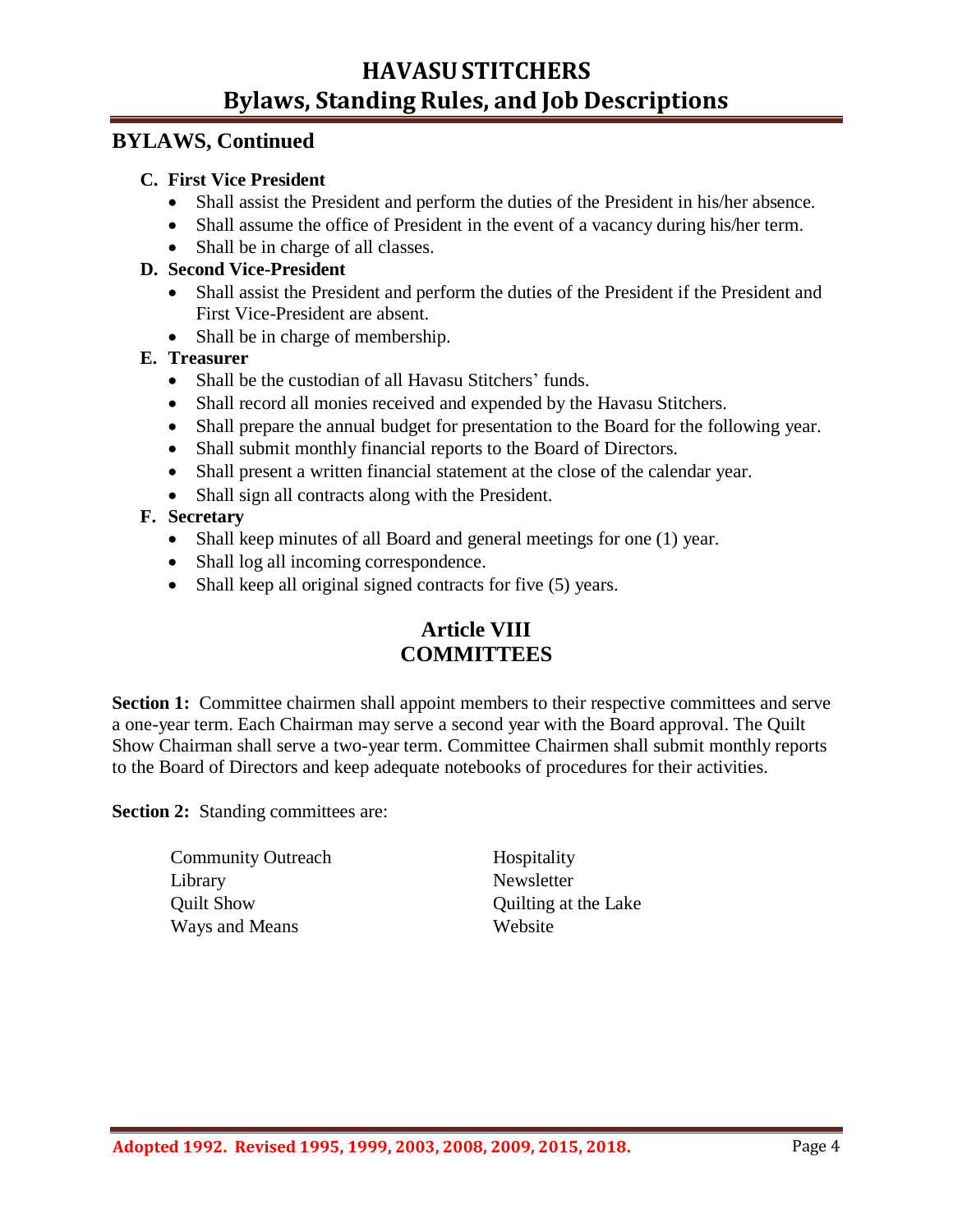## **BYLAWS, Continued**

**Section 3:** All standing committee chairmen are voting Board members. When a position is shared there is only one vote per committee.

**Section 4:** Other committee chairmen may be appointed as needed. They may attend Board meetings but do not have a vote.

## **Article IX NOMINATIONS AND ELECTIONS**

**Section 1:** In January, the President shall appoint four (4) members to the Nominating Committee. The Chairman of this committee shall be the immediate Past President of the Chapter**.**

**Section 2:** The Nominating Committee shall nominate one member as a candidate for each office to be filled. These names shall be announced at the March meeting. Nominations from the floor may be accepted at the March meeting, providing the nominee has consented.

**Section 3:** Officers shall be elected at the May meeting by a two-thirds (2/3) majority vote of members present. Officers elected shall assume their responsibilities on July 1 and their term of office shall run from July 1 to June 30 of the following year. Installation will take place at the June general meeting.

**Section 4:** The June Board meeting shall be designated for the transfer of office and leadership training. Outgoing officers are responsible to turn over all records and educate the incoming officer as to job duties at this meeting.

### **Article X PARLIAMENTARY AUTHORITY**

Robert's Rules of Order, Newly Revised, shall govern the proceedings in all cases not provided for in these Bylaws.

## **Article XI AMENDMENTS**

**Section 1:** The power to alter, amend, revise or repeal the Bylaws, or adopt new Bylaws shall be vested solely in the membership.

**Section 2:** The amendments shall be presented in writing to the membership thirty (30) days before the vote is taken at a regularly scheduled meeting. They shall be considered seriatim (article by article). Passage will require a two-thirds (2/3) majority vote of members present.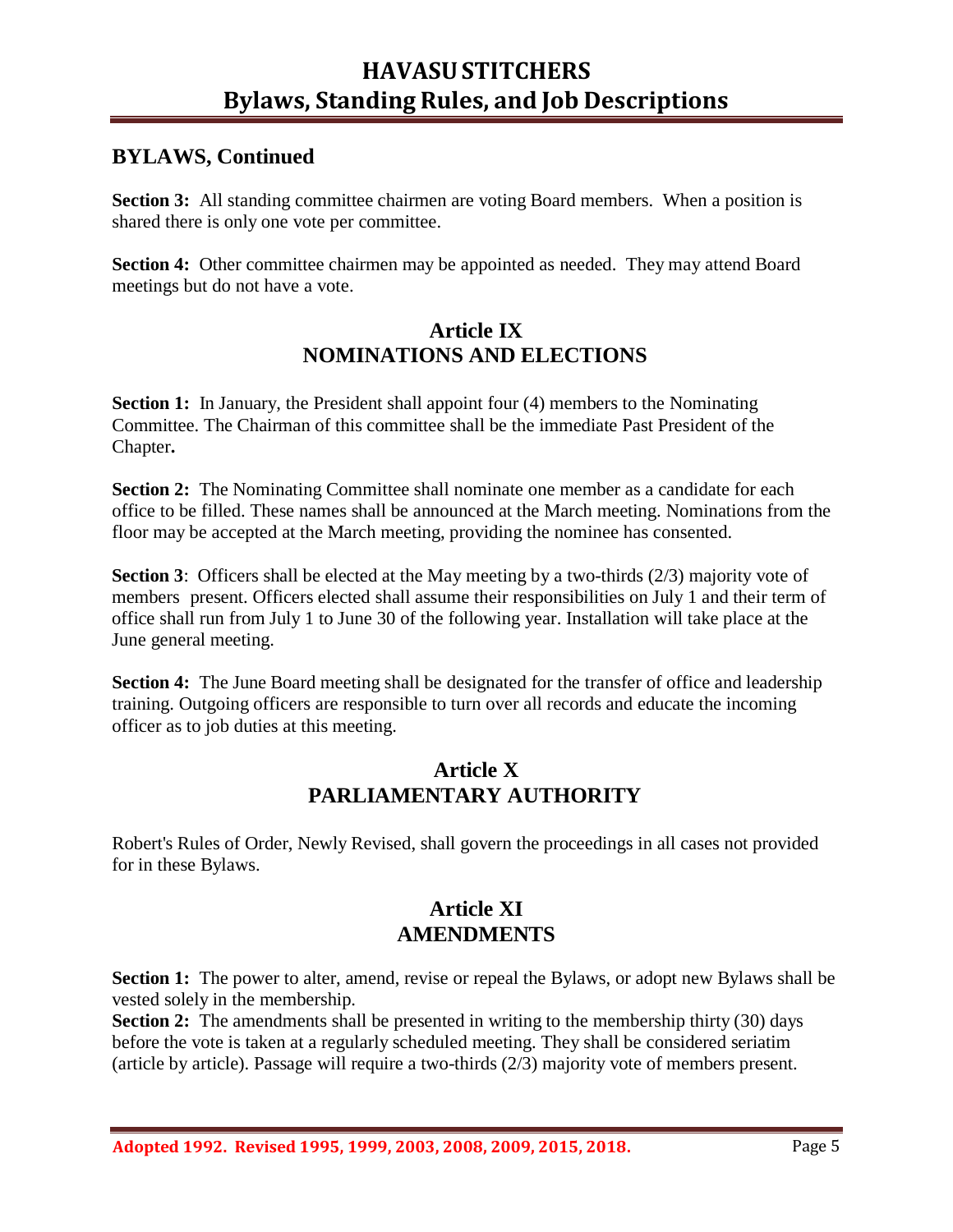# **STANDING RULES**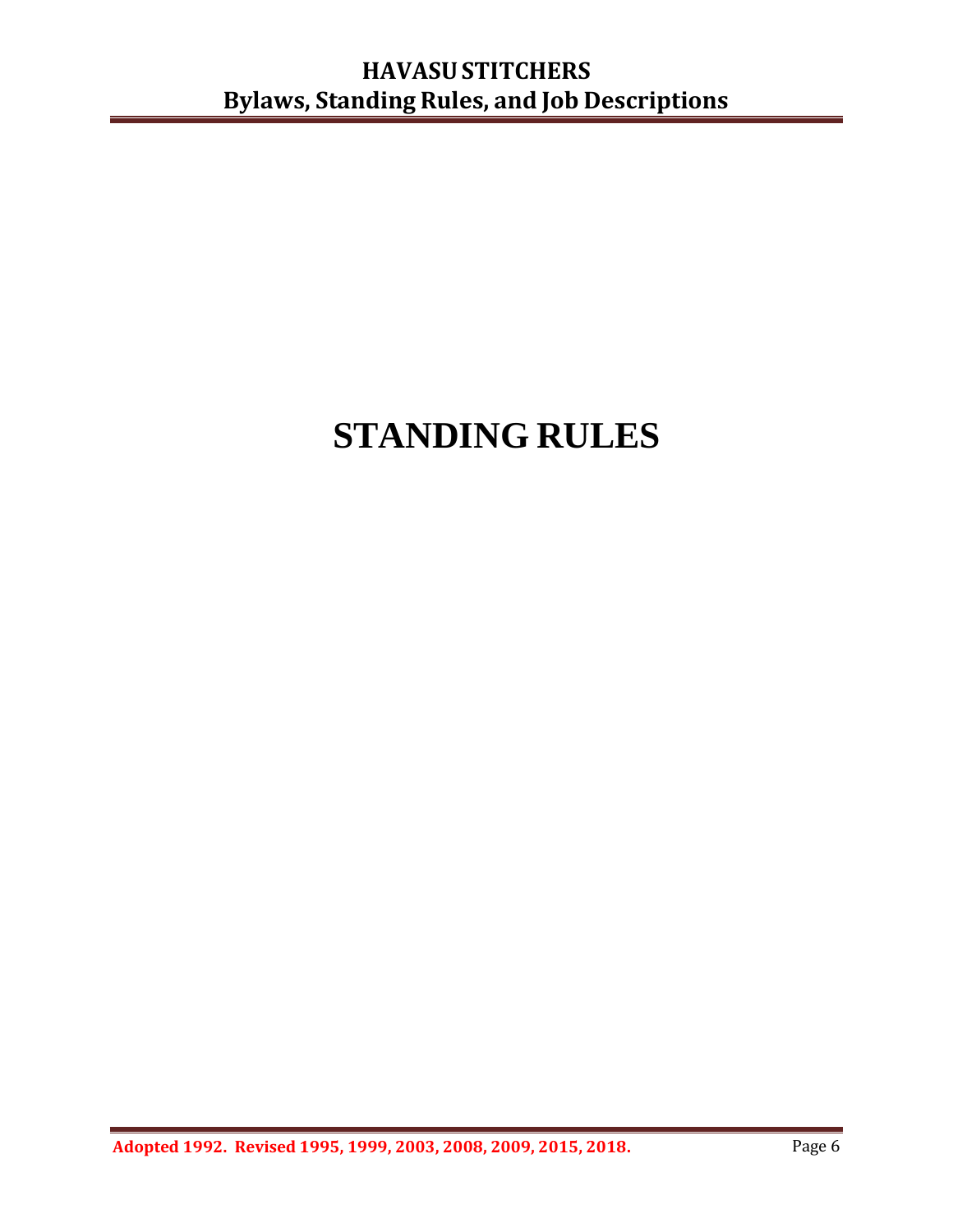## **STANDING RULES**

- 1. No individual may advertise or represent Havasu Stitchers as a sponsor of any activity unless the proposed project is presented to the Board of Directors in writing, receives Board approval and, thereafter is published in our newsletter or other publicity as an officially sponsored Havasu Stitchers' project. All monies of such projects will be collected and disbursed by the Havasu Stitchers' Treasurer. Infringement of this rule will result in immediate cancellation of membership.
- 2. The annual dues for the Chapter shall be \$15.00 effective membership year 2019/2020. The annual dues for the Arizona Quilters Guild (AQG) shall be \$35.00 for new members; \$30.00 for renewals.
- 3. All Board Members are expected to operate within their set budget. Within this budget, any single expenditure over the approved budget must be approved by the membership.
- 4. Members of Havasu Stitchers in good standing can advertise quilt-related businesses at no charge in the newsletter, "The Dangling Thread."
- 5. One member in good standing will be selected each year as the Member of the Year. The selected member will be awarded \$85.00 for use at any Havasu Stitchers' sponsored educational event.
- 6. General meeting shall be given at no charge to members. Guests shall pay \$5.00 each meeting effective October 1, 2018.
- 7. On the death of a Havasu Stitchers' member, a donation of \$50.00 will be made to the charity of the family's choice.
- 8. On the occasion of Havasu Stitchers' member having a 50th wedding anniversary, an appropriate acknowledgement will be given to that member.
- 9. Standing rules may be changed by a majority vote of members in attendance at a regularly scheduled meeting.
- 10. Havasu Stitchers will reimburse the President and his/her designated representative for reasonable and customary charges to attend AQG sponsored meetings.
- 11. Enrollment in a Havasu Stitchers' sponsored educational event requires a deposit. Cancellations must be made no later than seventy-two (72) hours prior to the event. A refund may be issued if the cancelled space is filled.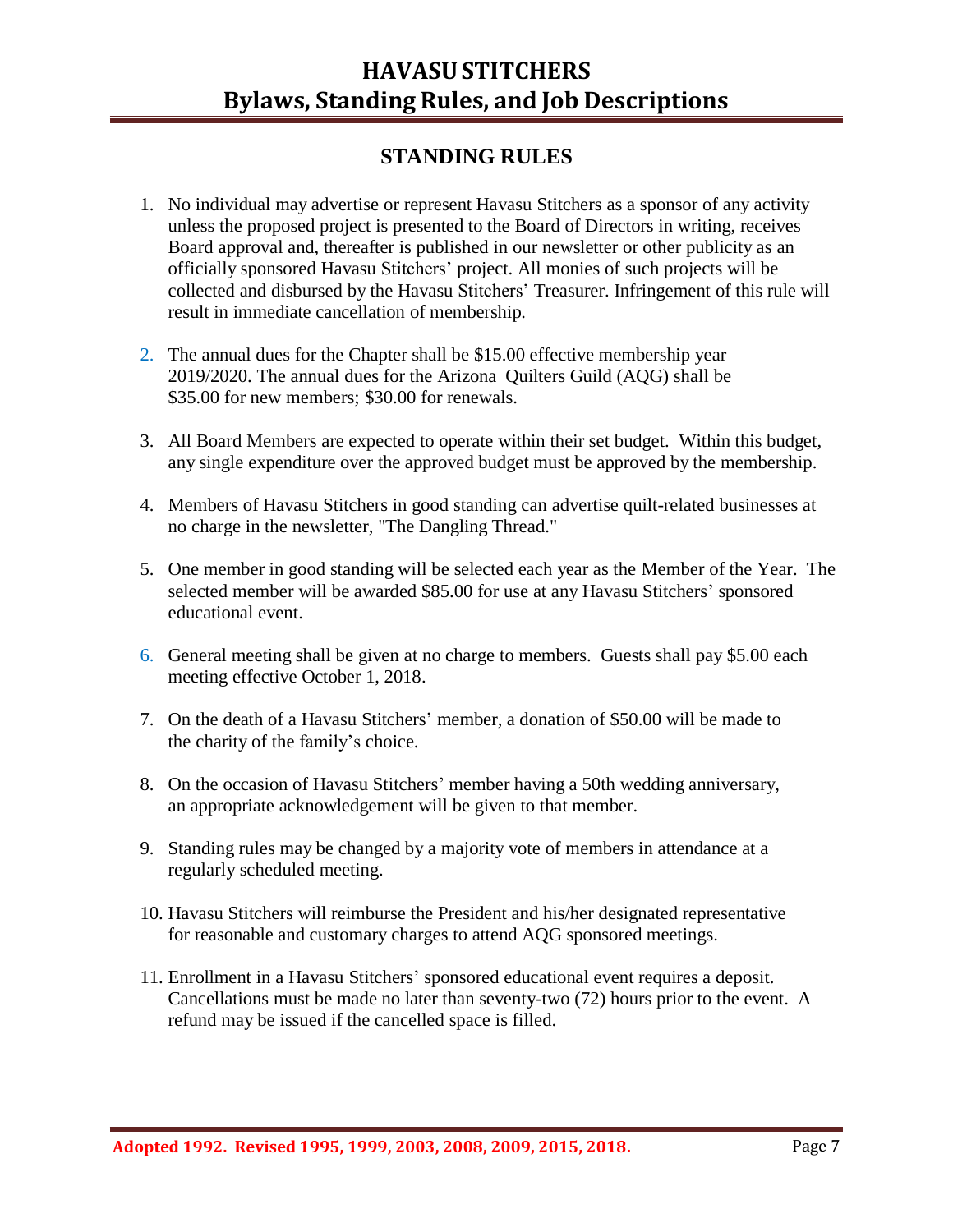## **STANDING RULES, Continued**

- 12. The chapter compensates members for teaching at the rate of \$40.00 @ half day class (3 hours), and \$75.00 @ full day class (6 hours) plus \$5.00 per student enrolled.
	- Members taking classes will pay a minimum \$10.00 class fee, and class fees may vary. \$5.00 will be paid to teacher and \$5.00 retained for the Havasu Stitchers Education fund;
	- All class fees must be paid at time of registration;
	- AQG members who are not Havasu Stitchers Chapter members pay current class fees plus \$5.00;
	- Non-Member (AQG/Chapter) guests must become AQG and Havasu Stitchers members.
	- Class fees can fluctuate based on location.
	- All fees are refundable up to 72 hours prior to the class.
- 13. Funds from Hearts Desire and the Boutique at the Quilt Show will be placed in the General Fund and budgeted to Dedicated Teacher Education events.
- 14. No signer on any Havasu Stitchers' account shall be allowed to sign a check to him/herself.
- 15. Treasurer to have sole responsibility for and control of the Havasu Stitchers' credit card.
- 16. Credit card to be acquired through Horizon Community Bank with a limit of \$3000.
- 17. Any future increases on the credit card to be approved by the Board and Membership.
- 18. As required by Horizon Community Bank, names on the card shall be Havasu Stitchers and the name of the Treasurer. (When Treasurer's term expires, new card will be issued by Bank to include Havasu Stitchers and name of newlyelected Treasurer.)
- 19. Credit card statements are to be provided each month to the Board for review.
- 20. Balance of the credit card to be paid in full monthly.
- 21. Credit card to be used to conduct guild business only and shall not be used to acquire personal items.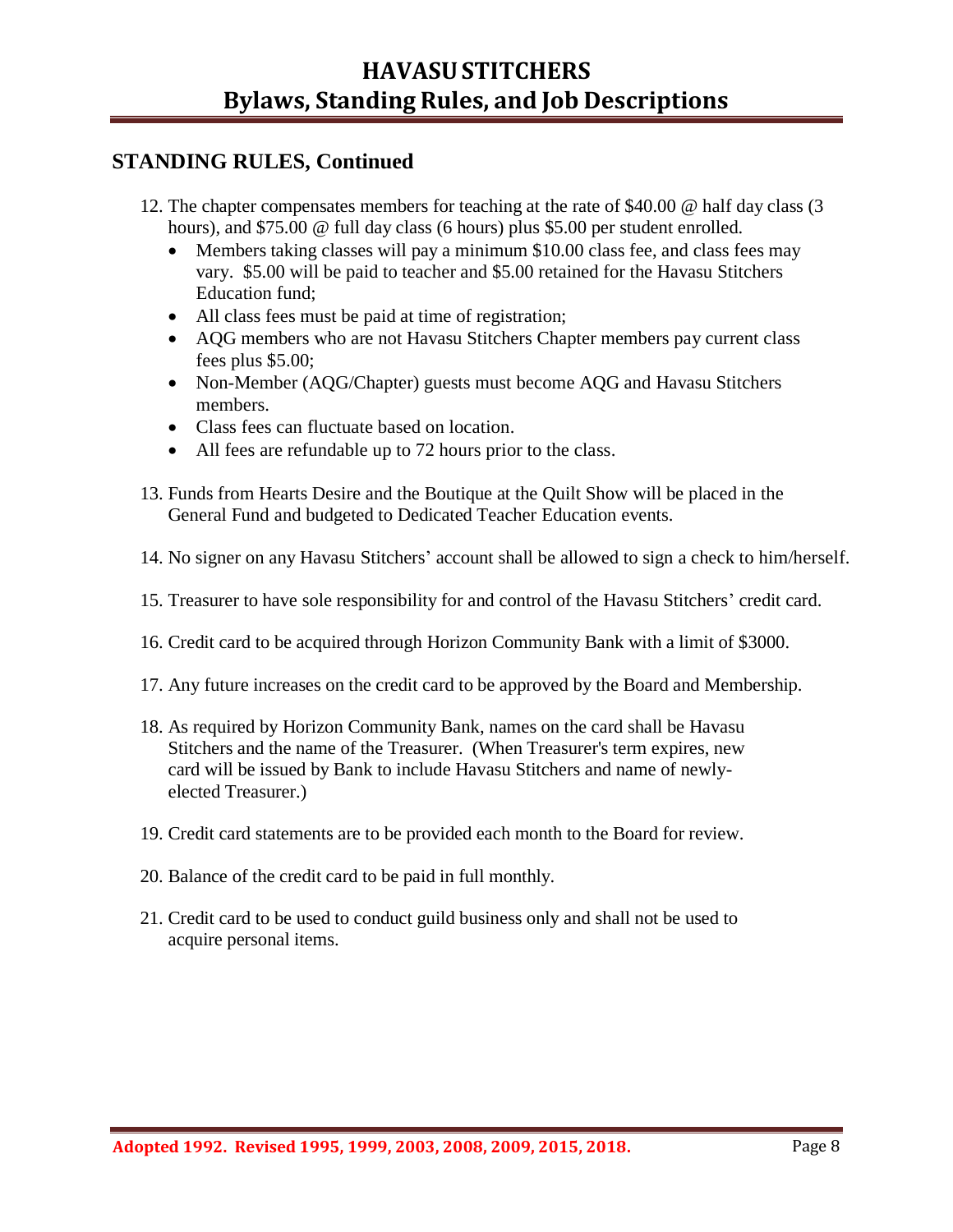# **JOB DESCRIPTIONS**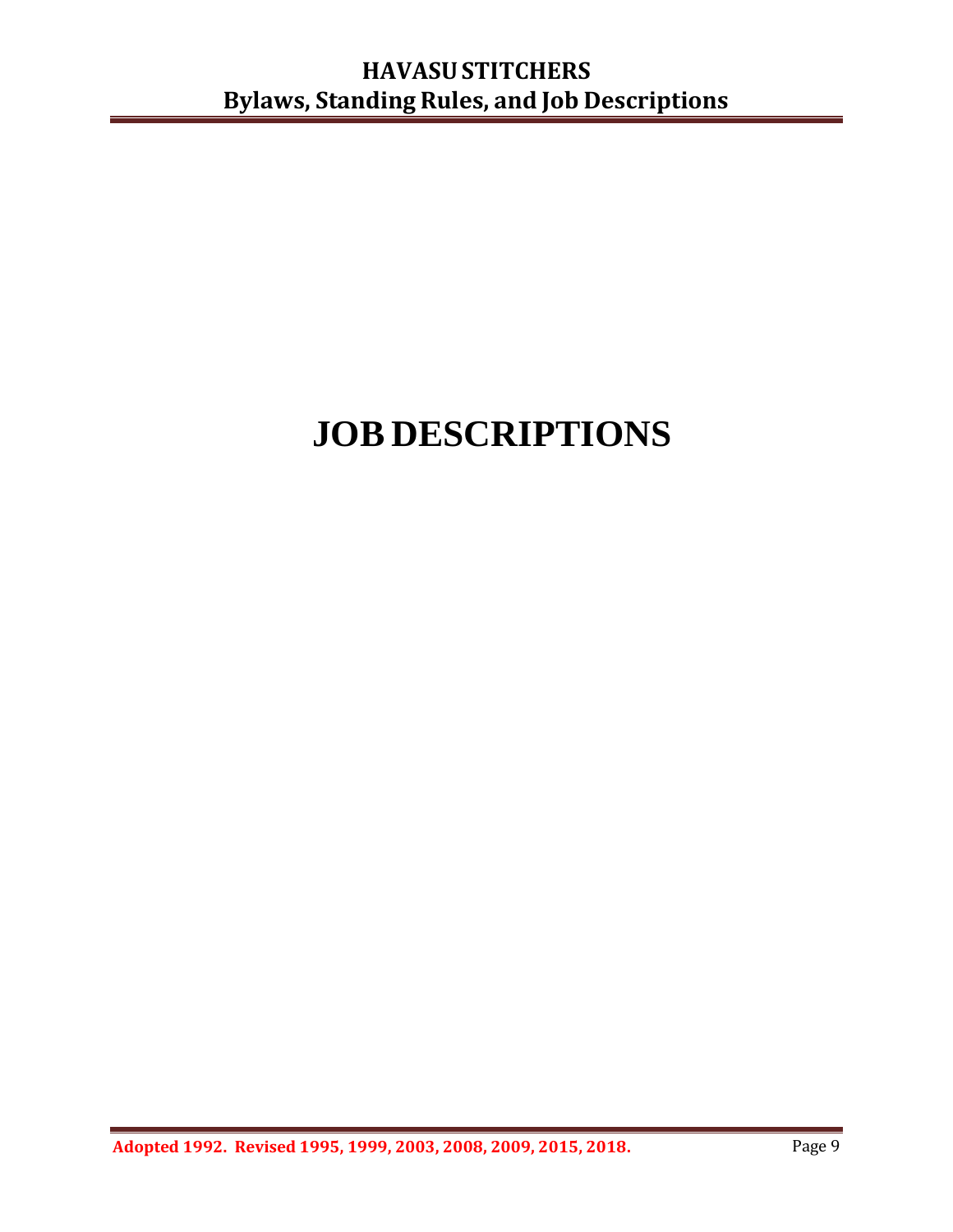## **JOB DESCRIPTIONS**

#### **President –**

- Shall keep a duplicate copy of all Board meeting minutes.
- Shall be a signer on the Havasu Stitchers' Chapter account(s).
- Shall contribute necessary correspondence for all Chapter matters requiring his/her attention, and letters and/or all information necessary for the functioning of the Board.
- Shall present all awards and other items of recognition and be available to physically attend any function requiring the President's presence whenever possible.
- Shall appoint all necessary committee chairmen.
- Shall serve as the Chairman of the Nominating Committee immediately at end of his/her office term.
- Shall sign all contracts along with Treasurer.

#### **First Vice President –**

- Shall perform the duties of the President in his/her absence.
- Shall assume the office of President in the event of a vacancy in that office.
- Shall be a signer on the Havasu Stitchers' Chapter account(s).
- Shall be in charge of all classes.

#### **Second Vice President –**

- Shall perform the duties of the President and the First Vice President in their absence.
- Shall be in charge of the membership.
- Shall maintain a current electronic roster of all Havasu Stitchers' members.
- Shall be responsible for organizing and printing a roster of current members by September's general meeting of each year.
- Shall provide a list of current members for the use of Board members and Chairmen when requested.
- Shall provide Secretary with all membership updates for inclusion in electronic mailings.

#### **Treasurer –**

- Shall maintain the books and accounts for fiscal year July 1 through June 30 of the following year in accordance with generally accepted accounting practices.
- Shall be the custodian of all Havasu Stitchers' funds.
- Shall have sole responsibility for and control of the Havasu Stitchers' credit card.
- Shall use the Havasu Stitchers' credit card to conduct guild business only and shall not use the credit card to acquire personal items.
- Shall be a signer on the Havasu Stitchers' Chapter account(s).
- Shall record all monies received and expended by the Havasu Stitchers.
- Shall prepare the annual budget for presentation to the Board each January and upon Board approval present the annual budget to membership in February for approval.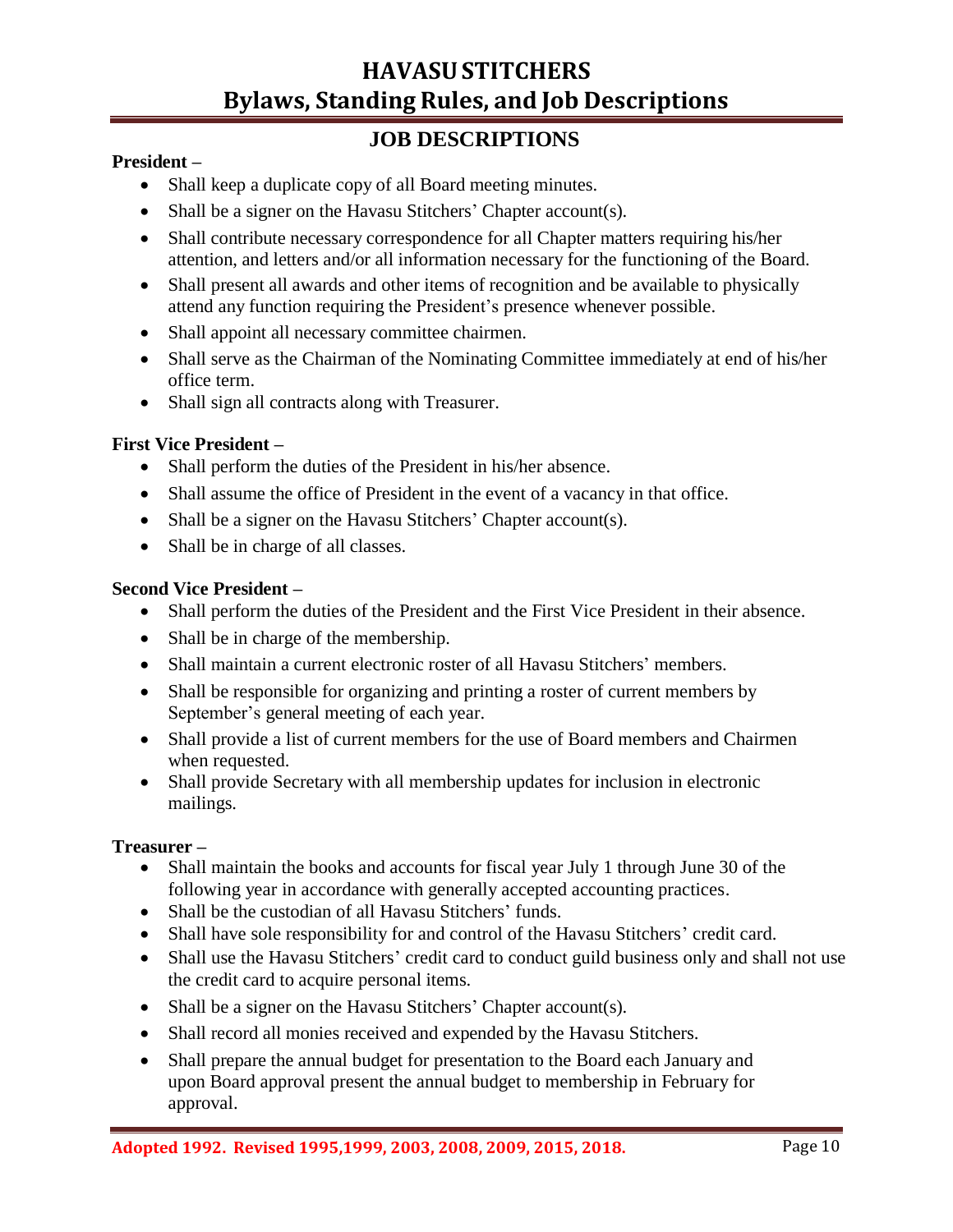- Upon the death of a member of Havasu Stitchers, the Treasurer shall contact the family regarding the designation of funds in the member's name.
- Shall submit monthly financial reports to the Board and present a written financial statement at the close of the calendar year. Credit card statements are to be provided each month to the Board for review. All monthly and yearly reports are to be kept on file indefinitely.
- Shall pay the balance of the credit card in full monthly.
- Shall reimburse members for expenses pre-authorized by the President. Receipts Required.
- Shall pay general Chapter bills.
- Shall assist in the preparation of committee budgets and the collection of funds from all Chapter activities.
- Shall submit written financial reports to AQG semiannually.
- Shall sign all contracts along with the President.

#### **Secretary**

- Shall keep minutes of all Board meetings and Chapter meetings.
- Shall conduct general correspondence.
- Shall keep copies of all correspondence on file for one (1) year, at which time items are to be reviewed by the Secretary. Items that must be retained will concern any legal, financial, or historical matters.
- Shall provide copies of the Bylaws, Standing Rules, and Job Descriptions to be posted along with annual roster to the Havasu Stitchers website.
- Shall use the email account list "Havasu Stitchers' Mass" to contact membership as deemed necessary by the President, Board of Directors, or General Membership.
	- o (Missy Quilter: [havasustitchers@gmail.com](mailto:havasustitchers@gmail.com)
	- o Password: Provided by President)
- Shall maintain the electronic mailing and/or [havasustitchers@gmail.com](mailto:havasustitchers@gmail.com) account; updating, adding and deleting members as the year progresses.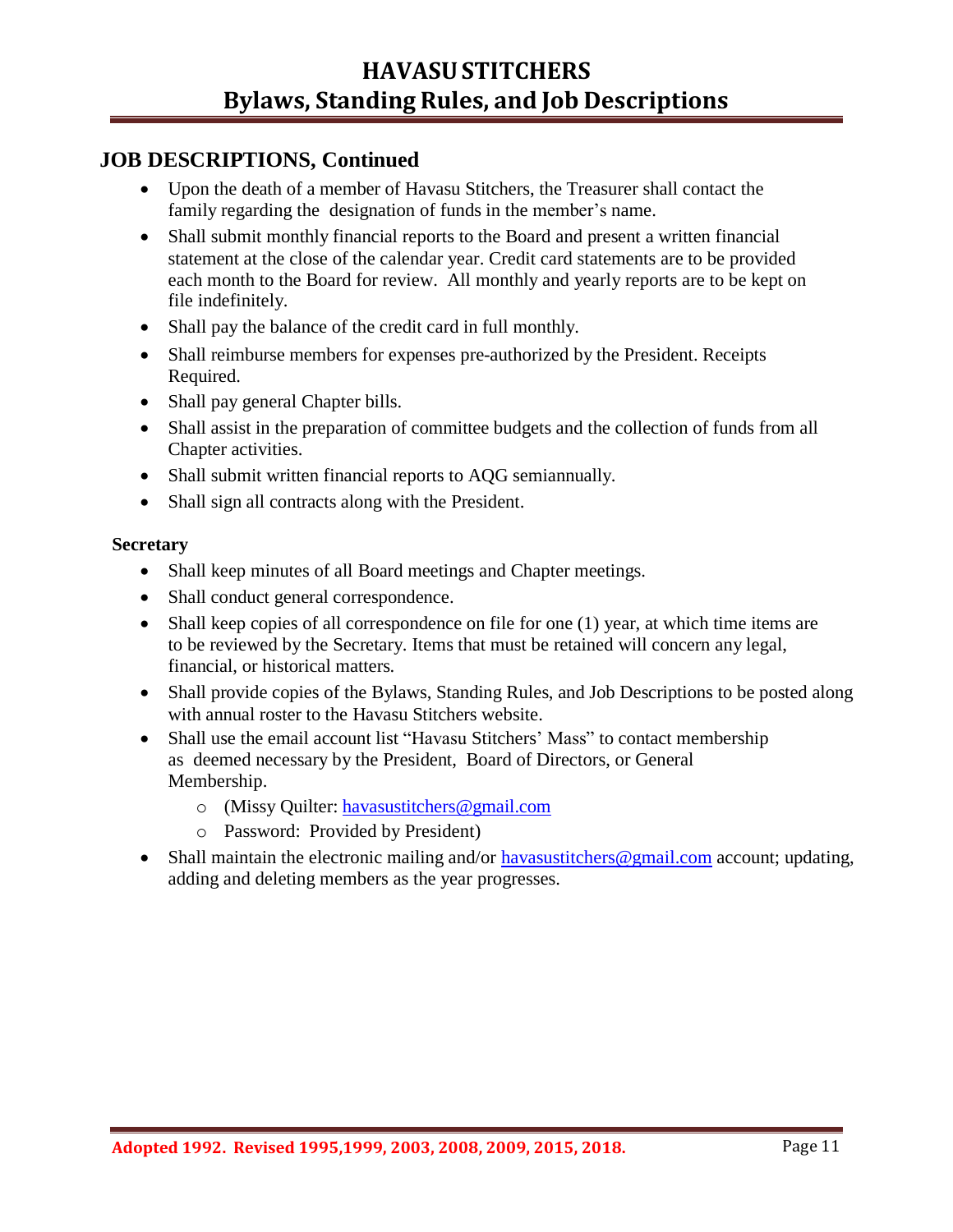## **JOB DESCRIPTIONS, Continued**

#### **STANDING COMMITTEE CHAIRMEN** (Voting Members):

#### **COMMUNITY OUTREACH:**

- Shall be responsible for the making of comfort quilts or any other charitable program the Havasu Stitchers choose to support.
- Shall be responsible for Community Service Mini-Grant application by applying to AQG each fiscal year, due no later than October 31.
- Shall prepare the Mini-Grant Summary report on how the grant funds were utilized, due no later than August 31.

#### **HOSPITALITY:**

- Shall provide beverages and other necessary items at Chapter functions (including Board meetings) if required; see to the needs of teachers/speakers at Chapter events.
- Shall greet people and provide name tags at the monthly Chapter meetings and other Chapter functions when deemed necessary, and introduce guests to the membership.

#### **LIBRARY:**

- Shall be responsible for the reading materials, CDs/video tapes, and equipment belonging to the Havasu Stitchers and shall make them available to members for check out and purchase.
- Shall prepare a list of available resources and provide it annually to membership on the website.

#### **NEWSLETTER:**

• Shall be responsible for compiling and publishing a general information sheet(s) to be made available via electronic mail to all members.

#### **QUILT SHOW:**

- Shall be responsible for all of the activities necessary for putting on the quilt show.
- Shall make regular reports to the Board of Directors and to the general membership.
- Shall keep complete records of all activities and pass this information along to the next chairman.

#### **QUILTING AT THE LAKE:**

- Shall be responsible for all of the activities necessary for putting on the Quilting at the Lake event.
- Shall make regular reports to the Board of Directors and to the general membership.
- Shall keep complete records of all activities and pass this information along to the next chairman.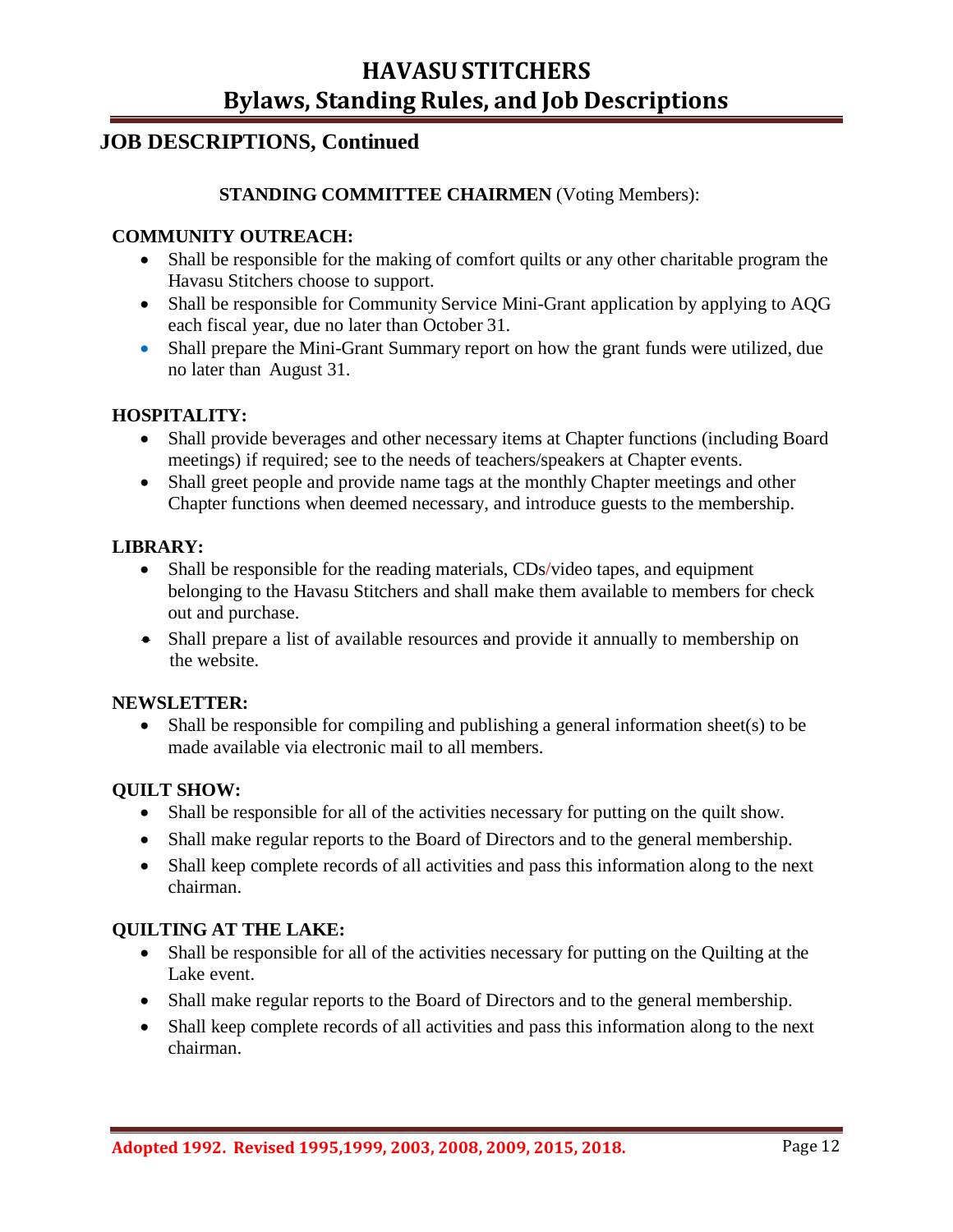#### **WAYS AND MEANS:**

- Shall be in charge of the fundraising activities of Havasu Stitchers.
- Shall work at the direction of the Board of Directors as to activities undertaken and presented to the membership and work closely with the Treasurer in the handling of funds and payment of expenses.
- Shall keep detailed records of all activities, the monies earned, and the expenses involved in each activity.
- All funds are to be turned in to the Treasurer, along with deposit slip with detailed information at the end of every General Meeting.

#### **WEBSITE:**

• Shall be responsible for keeping the Website updated with accurate information relative to the Havasu Stitchers and AQG.

#### **COMMITTEE CHAIRMEN (Non-Voting Members)**

#### **BALLOON FEST:**

• Shall be responsible for all of the activities necessary for coordinating this event, e.g., setting up/down booth to sell items, advertise upcoming events, raffle tickets, vendor info, etc. Shall submit financial report within 30 days of the event.

#### **BLOCK OF THE MONTH:**

• Shall be responsible for all of the activities necessary for coordinating this event.

#### **BOARD ADVISOR**:

- Shall be appointed by the President on an annual basis
- Shall hold a non-voting position on the Board of Directors
- Shall assist the Board and advise on parliamentary procedure
- Shall be available to assist the President in the preparation of the meeting agenda and ensure that it is followed
- Shall ensure that all motions made are handled consistently and fairly
- Shall be viewed as an advisor in interpreting and applying Robert's Rules of Order, Newly Revised for meetings.
- Shall be available to assist in the drafting and interpretation of Bylaws and the planning and conduct of meetings
- Shall be a member of the Nominating Committee and provide information on the nomination and election process
- Shall maintain a current procedure book to pass on to a successor.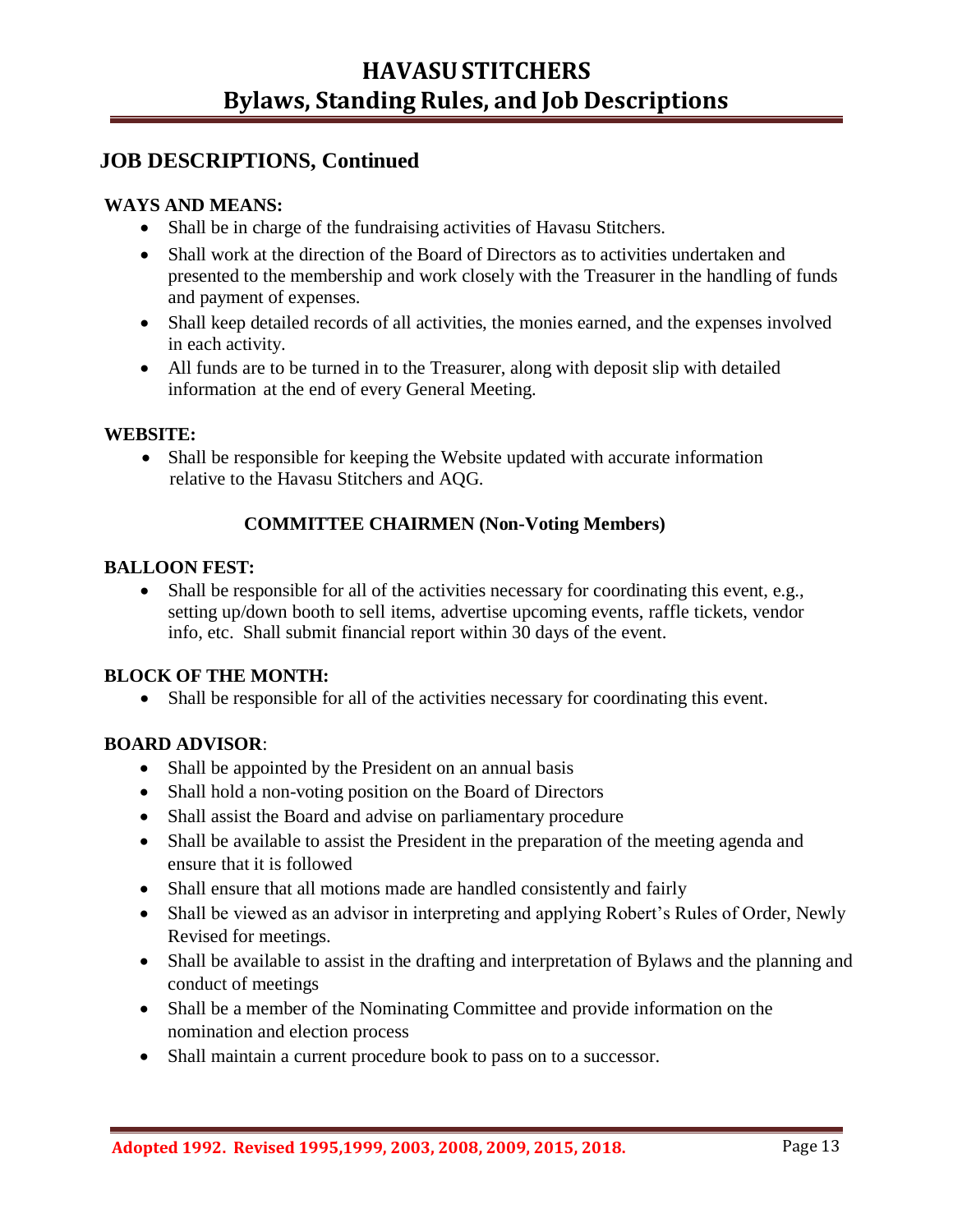#### **BROWN BAG EXCHANGE:**

• Shall be responsible for all of the activities necessary for coordinating this event.

#### **CHRISTMAS PARTY:**

• Shall be responsible for all of the activities necessary for coordinating this event, e.g., coordinate restaurant, pricing, awards, favors, communicate to general membership, etc. Shall submit financial report within 30 days of the event.

#### **FABRIC EXCHANGE:**

• Shall be responsible to determine what fabric size, type, and general instructions for a monthly exchange of fabric, sign ups, and communication.

#### **HISTORIAN:**

- Shall be responsible for the activities necessary for coordinating this activity.
- Shall produce an annual report of activities conducted by Havasu Stitchers by the May General Meeting.

#### **LONDON BRIDGE DAYS:**

• Shall be responsible for coordinating the activities necessary for participation in this event, including but not limited to securing confirmation of insurance coverage.

#### **NATIONAL QUILT DAY:**

• Shall be responsible for the activities necessary for coordinating this event, e.g., coordinate the communications and event location. Establish booths for demos, vendors, etc., and quilt hangings for public viewing. Work with local charities on collection of nonperishable food.

#### **NOMINATING:**

- Shall work with the Past President to select one (1) member as a candidate for each office to be filled. These names shall be announced at the March meeting.
- Shall create ballots.
- Count the ballots at the April meeting and announce the results.

#### **OTHER COMMUNITY EVENTS:**

• Shall be responsible for the activities necessary for coordinating events such as Spring Frenzy and Winter Fest, e.g., set up/take down, to educate the public on all aspects of quilting.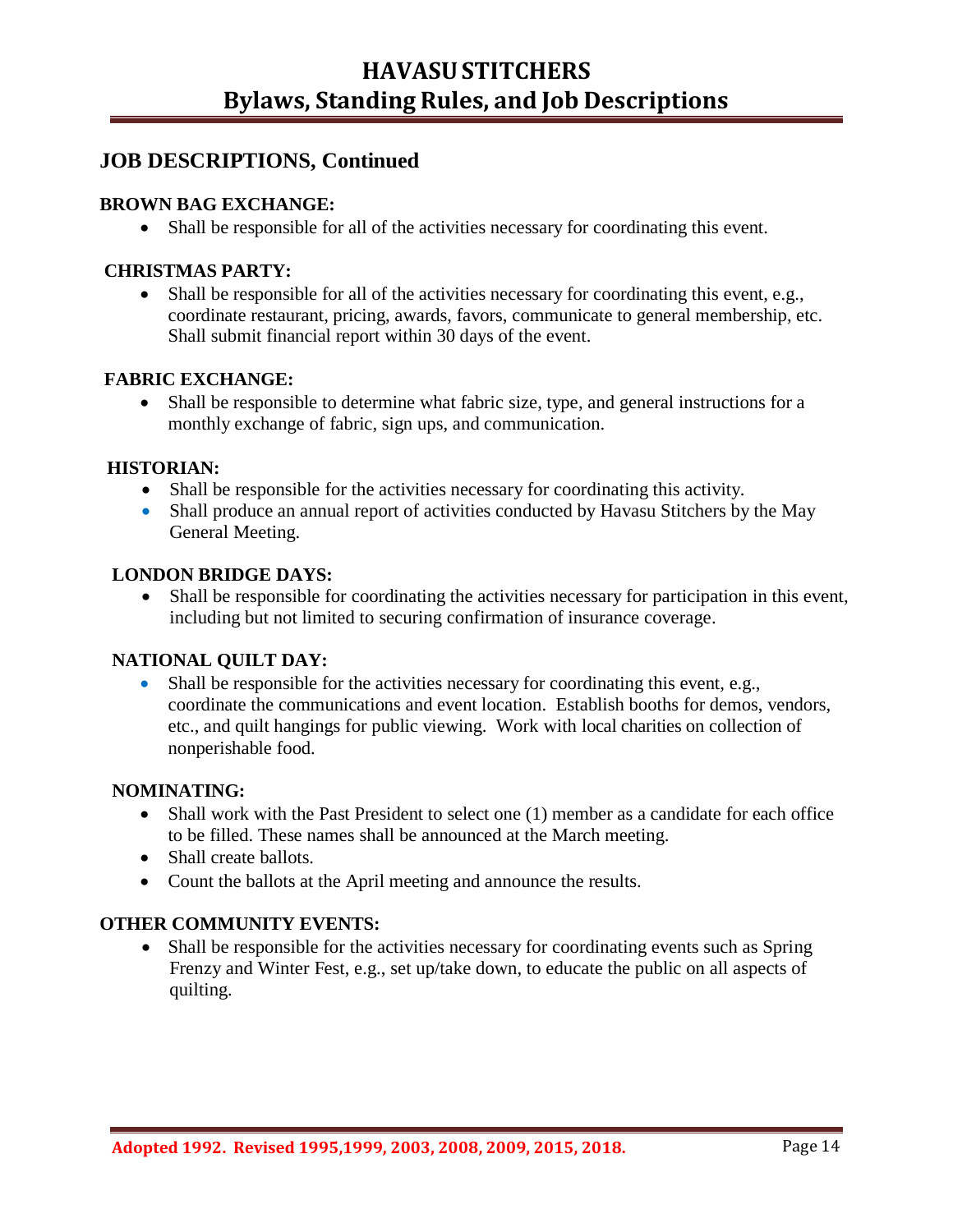#### **PUBLICITY:**

- Shall contact and contribute newsworthy items concerning the Havasu Stitchers to all media people in Lake Havasu City on a regular basis.
- Shall serve as the contact person for all media events.
- Shall also submit an article on the activities of Havasu Stitchers to the Patchwork Chatter monthly.
- Shall coordinate all social media activities, e.g., creating events and posting items of interest to membership.

#### **SUNSHINE:**

• Shall send appropriate cards as needed to any chapter member as informed or requested by the membership.

#### **TRANSITION HOUSE:**

• Shall be responsible for the collection/delivery of hygiene items at guild meetings and events.

## **GENERAL CONDUCT OF ALL BOARD MEMBERS**

All Board members are to keep complete and accurate records of their term in office, printing or writing clearly, and dating all items. Records are to be reviewed by each incoming officer and only the relevant items in each notebook are to be retained. If in question of an item's importance, it is best to seek the counsel of another board member.

All voting Board members are required to attend the monthly Board meetings. Attendance of non-voting members is requested but not required. Voting and non-voting Board members unable to attend the monthly Board meeting must provide a written status report of their committee's activities to the President one week prior to the monthly meeting.

## **GENERAL CONDUCT OF ALL MEMBERS**

- All members shall pay their dues promptly.
- All members shall be courteous and attentive to all speakers.
- All members shall be helpful and willing to serve on all committees.
- All members shall arrange to be on time for all meetings.
- All members who sign up for special activities shall show courtesy by fulfilling their commitment. If unable to fulfill their commitments, they will please contact the person in charge.